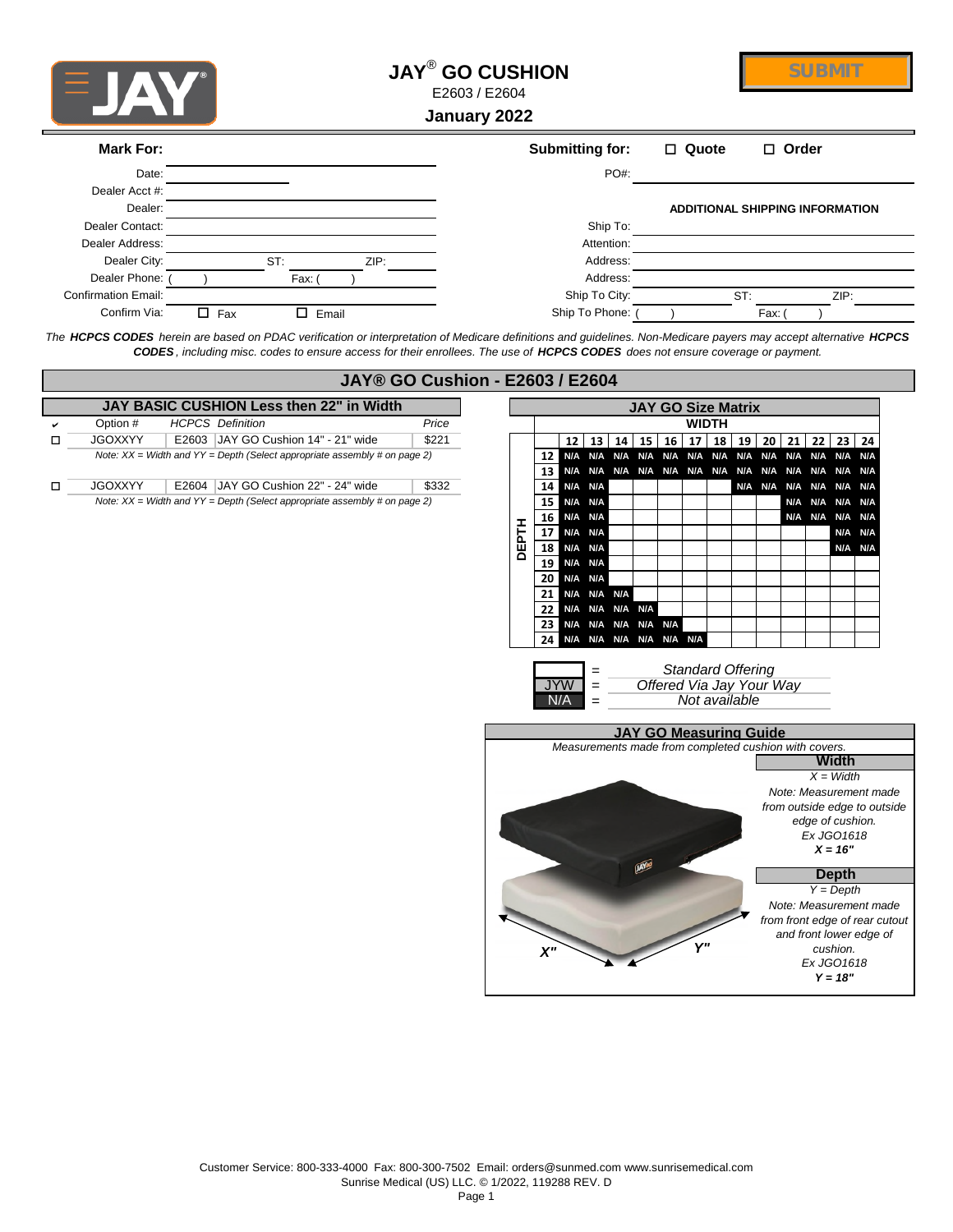|        |                |              |                          |       | JAY GO CUSNION |          |              |                        |
|--------|----------------|--------------|--------------------------|-------|----------------|----------|--------------|------------------------|
|        | Option #       | <b>HCPCS</b> | Definition               | Price | v              | Option # | <b>HCPCS</b> | Defir                  |
| □      | JGO1414        | E2603        | JAY GO Cushion 14" x 14" | \$221 | □              | JGO1918  | E2603        | JAY GO Cushion 1       |
| □      | JGO1415        | E2603        | JAY GO Cushion 14" x 15" | \$221 | □              | JGO1919  | E2603        | JAY GO Cushion 1       |
| □      | JGO1416        | E2603        | JAY GO Cushion 14" x 16" | \$221 | $\Box$         | JGO1920  | E2603        | JAY GO Cushion 1       |
| □      | JGO1417        | E2603        | JAY GO Cushion 14" x 17" | \$221 | $\Box$         | JGO1921  | E2603        | JAY GO Cushion 1       |
| $\Box$ | JGO1418        | E2603        | JAY GO Cushion 14" x 18" | \$221 | $\Box$         | JGO1922  | E2603        | JAY GO Cushion 1       |
| □      | JGO1419        | E2603        | JAY GO Cushion 14" x 19" | \$221 | $\Box$         | JGO1923  | E2603        | JAY GO Cushion 1       |
| $\Box$ | JGO1420        | E2603        | JAY GO Cushion 14" x 20" | \$221 | $\Box$         | JGO1924  | E2603        | JAY GO Cushion 1       |
| □      | JGO1514        | E2603        | JAY GO Cushion 15" x 14" | \$221 | $\Box$         | JGO2015  | E2603        | JAY GO Cushion 2       |
| $\Box$ | JGO1515        | E2603        | JAY GO Cushion 15" x 15" | \$221 | $\Box$         | JGO2016  | E2603        | JAY GO Cushion 2       |
| □      | JGO1516        | E2603        | JAY GO Cushion 15" x 16" | \$221 | $\Box$         | JGO2017  | E2603        | JAY GO Cushion 2       |
| □      | JGO1517        | E2603        | JAY GO Cushion 15" x 17" | \$221 | $\Box$         | JGO2018  | E2603        | JAY GO Cushion 2       |
| □      | JGO1518        | E2603        | JAY GO Cushion 15" x 18" | \$221 | □              | JGO2019  | E2603        | JAY GO Cushion 2       |
| □      | JGO1519        | E2603        | JAY GO Cushion 15" x 19" | \$221 | О              | JGO2020  | E2603        | JAY GO Cushion 2       |
| □      | JGO1520        | E2603        | JAY GO Cushion 15" x 20" | \$221 | □              | JGO2021  | E2603        | JAY GO Cushion 2       |
| □      | JGO1521        | E2603        | JAY GO Cushion 15" x 21" | \$221 | □              | JGO2022  | E2603        | JAY GO Cushion 2       |
| □      | JGO1614        | E2603        | JAY GO Cushion 16" x 14" | \$221 | □              | JGO2023  | E2603        | JAY GO Cushion 2       |
| □      | JGO1615        | E2603        | JAY GO Cushion 16" x 15" | \$221 | $\Box$         | JGO2024  | E2603        | JAY GO Cushion 2       |
| □      | JGO1616        | E2603        | JAY GO Cushion 16" x 16" | \$221 | □              | JGO2117  | E2603        | JAY GO Cushion 2       |
| □      | JGO1617        | E2603        | JAY GO Cushion 16" x 17" | \$221 | □              | JGO2118  | E2603        | JAY GO Cushion 2       |
| П      | JGO1618        | E2603        | JAY GO Cushion 16" x 18" | \$221 | $\Box$         | JGO2119  | E2603        | JAY GO Cushion 2       |
| □      | JGO1619        | E2603        | JAY GO Cushion 16" x 19" | \$221 | $\Box$         | JGO2120  | E2603        | JAY GO Cushion 2       |
| □      | JGO1620        | E2603        | JAY GO Cushion 16" x 20" | \$221 | $\Box$         | JGO2121  | E2603        | JAY GO Cushion 2       |
| □      | JGO1621        | E2603        | JAY GO Cushion 16" x 21" | \$221 | □              | JGO2122  | E2603        | JAY GO Cushion 2       |
| □      | JGO1622        | E2603        | JAY GO Cushion 16" x 22" | \$221 | $\Box$         | JGO2123  | E2603        | JAY GO Cushion 2       |
| □      | JGO1714        | E2603        | JAY GO Cushion 17" x 14" | \$221 | □              | JGO2124  | E2603        | JAY GO Cushion 2       |
| □      | JGO1715        | E2603        | JAY GO Cushion 17" x 15" | \$221 |                |          |              |                        |
| □      | JGO1716        | E2603        | JAY GO Cushion 17" x 16" | \$221 |                |          |              | 22" & Greater in Width |
| □      | JGO1717        | E2603        | JAY GO Cushion 17" x 17" | \$221 | $\Box$         | JGO2217  | E2604        | JAY GO Cushion 2       |
| $\Box$ | JGO1718        | E2603        | JAY GO Cushion 17" x 18" | \$221 | $\Box$         | JGO2218  | E2604        | JAY GO Cushion 2       |
| П      | JGO1719        | E2603        | JAY GO Cushion 17" x 19" | \$221 | $\Box$         | JGO2219  | E2604        | JAY GO Cushion 2       |
| П      | JGO1720        | E2603        | JAY GO Cushion 17" x 20" | \$221 | $\Box$         | JGO2220  | E2604        | JAY GO Cushion 2       |
| □      | JGO1721        | E2603        | JAY GO Cushion 17" x 21" | \$221 | $\Box$         | JGO2221  | E2604        | JAY GO Cushion 2       |
| □      | JGO1722        | E2603        | JAY GO Cushion 17" x 22" | \$221 | $\Box$         | JGO2222  | E2604        | JAY GO Cushion 2       |
| □      | JGO1723        | E2603        | JAY GO Cushion 17" x 23" | \$221 | $\Box$         | JGO2223  | E2604        | JAY GO Cushion 2       |
| □      | JGO1814        | E2603        | JAY GO Cushion 18" x 14" | \$221 | $\Box$         | JGO2224  | E2604        | JAY GO Cushion 2       |
| □      | JGO1815        | E2603        | JAY GO Cushion 18" x 15" | \$221 | □              | JGO2319  | E2604        | JAY GO Cushion 2       |
| □      | JGO1816        | E2603        | JAY GO Cushion 18" x 16" | \$221 | о              | JGO2320  | E2604        | JAY GO Cushion 2       |
| □      | JGO1817        | E2603        | JAY GO Cushion 18" x 17" | \$221 | □              | JGO2321  | E2604        | JAY GO Cushion 2       |
| □      | JGO1818        | E2603        | JAY GO Cushion 18" x 18" | \$221 | □              | JGO2322  | E2604        | JAY GO Cushion 2       |
| □      | JGO1819        | E2603        | JAY GO Cushion 18" x 19" | \$221 | $\Box$         | JGO2323  | E2604        | JAY GO Cushion 2       |
|        |                | E2603        |                          | \$221 | $\Box$         | JGO2324  | E2604        |                        |
| □      | JGO1820        | E2603        | JAY GO Cushion 18" x 20" | \$221 |                |          | E2604        | JAY GO Cushion 2       |
| □      | JGO1821        |              | JAY GO Cushion 18" x 21" |       | $\Box$         | JGO2419  |              | JAY GO Cushion 2       |
| □      | JGO1822        | E2603        | JAY GO Cushion 18" x 22" | \$221 | $\Box$         | JGO2420  | E2604        | JAY GO Cushion 2       |
| □      | JGO1823        | E2603        | JAY GO Cushion 18" x 23" | \$221 | □              | JGO2421  | E2604        | JAY GO Cushion 2       |
| □      | JGO1824        | E2603        | JAY GO Cushion 18" x 24" | \$221 | □              | JGO2422  | E2604        | JAY GO Cushion 2       |
| □      | JGO1915        | E2603        | JAY GO Cushion 19" x 15" | \$221 | $\Box$         | JGO2423  | E2604        | JAY GO Cushion 2       |
| □      | JGO1916        | E2603        | JAY GO Cushion 19" x 16" | \$221 | □              | JGO2424  | E2604        | JAY GO Cushion 2       |
| П      | <b>JGO1917</b> | E2603        | JAY GO Cushion 19" x 17" | \$221 |                |          |              |                        |

| <b>JAY GO Cushion</b> |              |                                |       |              |          |              |                                |       |  |  |  |
|-----------------------|--------------|--------------------------------|-------|--------------|----------|--------------|--------------------------------|-------|--|--|--|
| Option #              | <b>HCPCS</b> | <b>Definition</b>              | Price | $\checkmark$ | Option # | <b>HCPCS</b> | Definition                     | Price |  |  |  |
| JGO1414               | E2603        | JAY GO Cushion 14" x 14"       | \$221 | П            | JGO1918  | E2603        | JAY GO Cushion 19" x 18"       | \$221 |  |  |  |
| JGO1415               | E2603        | JAY GO Cushion 14" x 15"       | \$221 | П            | JGO1919  | E2603        | JAY GO Cushion 19" x 19"       | \$221 |  |  |  |
| JGO1416               | E2603        | JAY GO Cushion 14" x 16"       | \$221 | П            | JGO1920  | E2603        | JAY GO Cushion 19" x 20"       | \$221 |  |  |  |
| JGO1417               | E2603        | JAY GO Cushion 14" x 17"       | \$221 | П            | JGO1921  | E2603        | JAY GO Cushion 19" x 21"       | \$221 |  |  |  |
| JGO1418               | E2603        | JAY GO Cushion 14" x 18"       | \$221 | □            | JGO1922  | E2603        | JAY GO Cushion 19" x 22"       | \$221 |  |  |  |
| JGO1419               | E2603        | JAY GO Cushion 14" x 19"       | \$221 | П            | JGO1923  |              | E2603 JAY GO Cushion 19" x 23" | \$221 |  |  |  |
| JGO1420               | E2603        | JAY GO Cushion 14" x 20"       | \$221 | $\Box$       | JGO1924  | E2603        | JAY GO Cushion 19" x 24"       | \$221 |  |  |  |
| JGO1514               | E2603        | JAY GO Cushion 15" x 14"       | \$221 | $\Box$       | JGO2015  | E2603        | JAY GO Cushion 20" x 15"       | \$221 |  |  |  |
| JGO1515               | E2603        | JAY GO Cushion 15" x 15"       | \$221 | $\Box$       | JGO2016  | E2603        | JAY GO Cushion 20" x 16"       | \$221 |  |  |  |
| JGO1516               | E2603        | JAY GO Cushion 15" x 16"       | \$221 | П            | JGO2017  | E2603        | JAY GO Cushion 20" x 17"       | \$221 |  |  |  |
| JGO1517               | E2603        | JAY GO Cushion 15" x 17"       | \$221 | □            | JGO2018  | E2603        | JAY GO Cushion 20" x 18"       | \$221 |  |  |  |
| JGO1518               | E2603        | JAY GO Cushion 15" x 18"       | \$221 | П            | JGO2019  | E2603        | JAY GO Cushion 20" x 19"       | \$221 |  |  |  |
| JGO1519               | E2603        | JAY GO Cushion 15" x 19"       | \$221 | □            | JGO2020  | E2603        | JAY GO Cushion 20" x 20"       | \$221 |  |  |  |
| JGO1520               | E2603        | JAY GO Cushion 15" x 20"       | \$221 | П            | JGO2021  | E2603        | JAY GO Cushion 20" x 21"       | \$221 |  |  |  |
| JGO1521               | E2603        | JAY GO Cushion 15" x 21"       | \$221 | П            | JGO2022  | E2603        | JAY GO Cushion 20" x 22"       | \$221 |  |  |  |
| JGO1614               | E2603        | JAY GO Cushion 16" x 14"       | \$221 | П            | JGO2023  |              | E2603 JAY GO Cushion 20" x 23" | \$221 |  |  |  |
| JGO1615               | E2603        | JAY GO Cushion 16" x 15"       | \$221 | П            | JGO2024  | E2603        | JAY GO Cushion 20" x 24"       | \$221 |  |  |  |
| JGO1616               | E2603        | JAY GO Cushion 16" x 16"       | \$221 | П            | JGO2117  | E2603        | JAY GO Cushion 21" x 17"       | \$221 |  |  |  |
| JGO1617               |              | E2603 JAY GO Cushion 16" x 17" | \$221 | П            | JGO2118  | E2603        | JAY GO Cushion 21" x 18"       | \$221 |  |  |  |
| JGO1618               | E2603        | JAY GO Cushion 16" x 18"       | \$221 | П            | JGO2119  | E2603        | JAY GO Cushion 21" x 19"       | \$221 |  |  |  |
| JGO1619               | E2603        | JAY GO Cushion 16" x 19"       | \$221 | □            | JGO2120  | E2603        | JAY GO Cushion 21" x 20"       | \$221 |  |  |  |
| JGO1620               | E2603        | JAY GO Cushion 16" x 20"       | \$221 | Д            | JGO2121  | E2603        | JAY GO Cushion 21" x 21"       | \$221 |  |  |  |
| JGO1621               |              | E2603 JAY GO Cushion 16" x 21" | \$221 | □            | JGO2122  |              | E2603 JAY GO Cushion 21" x 22" | \$221 |  |  |  |
| JGO1622               | E2603        | JAY GO Cushion 16" x 22"       | \$221 | $\Box$       | JGO2123  | E2603        | JAY GO Cushion 21" x 23"       | \$221 |  |  |  |
| JGO1714               | E2603        | JAY GO Cushion 17" x 14"       | \$221 | □            | JGO2124  |              | E2603 JAY GO Cushion 21" x 24" | \$221 |  |  |  |
| JGO1715               | E2603        | JAY GO Cushion 17" x 15"       | \$221 |              |          |              |                                |       |  |  |  |
| JGO1716               | E2603        | JAY GO Cushion 17" x 16"       | \$221 |              |          |              | 22" & Greater in Width         |       |  |  |  |
| JGO1717               | E2603        | JAY GO Cushion 17" x 17"       | \$221 | о            | JGO2217  |              | E2604 JAY GO Cushion 22" x 17" | \$332 |  |  |  |
| JGO1718               | E2603        | JAY GO Cushion 17" x 18"       | \$221 | $\Box$       | JGO2218  | E2604        | JAY GO Cushion 22" x 18"       | \$332 |  |  |  |
| JGO1719               | E2603        | JAY GO Cushion 17" x 19"       | \$221 | Д            | JGO2219  | E2604        | JAY GO Cushion 22" x 19"       | \$332 |  |  |  |
| JGO1720               |              | E2603 JAY GO Cushion 17" x 20" | \$221 | о            | JGO2220  | E2604        | JAY GO Cushion 22" x 20"       | \$332 |  |  |  |
| JGO1721               | E2603        | JAY GO Cushion 17" x 21"       | \$221 | П            | JGO2221  | E2604        | JAY GO Cushion 22" x 21"       | \$332 |  |  |  |
| JGO1722               | E2603        | JAY GO Cushion 17" x 22"       | \$221 | П            | JGO2222  | E2604        | JAY GO Cushion 22" x 22"       | \$332 |  |  |  |
| JGO1723               | E2603        | JAY GO Cushion 17" x 23"       | \$221 | П            | JGO2223  | E2604        | JAY GO Cushion 22" x 23"       | \$332 |  |  |  |
| JGO1814               | E2603        | JAY GO Cushion 18" x 14"       | \$221 | П            | JGO2224  | E2604        | JAY GO Cushion 22" x 24"       | \$332 |  |  |  |
| JGO1815               | E2603        | JAY GO Cushion 18" x 15"       | \$221 | П            | JGO2319  | E2604        | JAY GO Cushion 23" x 19"       | \$332 |  |  |  |
| JGO1816               | E2603        | JAY GO Cushion 18" x 16"       | \$221 | П            | JGO2320  | E2604        | JAY GO Cushion 23" x 20"       | \$332 |  |  |  |
| JGO1817               | E2603        | JAY GO Cushion 18" x 17"       | \$221 | □            | JGO2321  | E2604        | JAY GO Cushion 23" x 21"       | \$332 |  |  |  |
| JGO1818               |              | E2603 JAY GO Cushion 18" x 18" | \$221 | □            | JGO2322  |              | E2604 JAY GO Cushion 23" x 22" | \$332 |  |  |  |
| JGO1819               | E2603        | JAY GO Cushion 18" x 19"       | \$221 | □            | JGO2323  |              | E2604 JAY GO Cushion 23" x 23" | \$332 |  |  |  |
| JGO1820               |              | E2603 JAY GO Cushion 18" x 20" | \$221 | П            | JGO2324  |              | E2604 JAY GO Cushion 23" x 24" | \$332 |  |  |  |
| JGO1821               | E2603        | JAY GO Cushion 18" x 21"       | \$221 | $\Box$       | JGO2419  | E2604        | JAY GO Cushion 24" x 19"       | \$332 |  |  |  |
| JGO1822               | E2603        | JAY GO Cushion 18" x 22"       | \$221 | П            | JGO2420  | E2604        | JAY GO Cushion 24" x 20"       | \$332 |  |  |  |
| JGO1823               | E2603        | JAY GO Cushion 18" x 23"       | \$221 | □            | JGO2421  | E2604        | JAY GO Cushion 24" x 21"       | \$332 |  |  |  |
| JGO1824               | E2603        | JAY GO Cushion 18" x 24"       | \$221 | П            | JGO2422  | E2604        | JAY GO Cushion 24" x 22"       | \$332 |  |  |  |
| JGO1915               | E2603        | JAY GO Cushion 19" x 15"       | \$221 | □            | JGO2423  | E2604        | JAY GO Cushion 24" x 23"       | \$332 |  |  |  |
| JGO1916               |              | E2603 JAY GO Cushion 19" x 16" | \$221 | $\Box$       | JGO2424  | E2604        | JAY GO Cushion 24" x 24"       | \$332 |  |  |  |